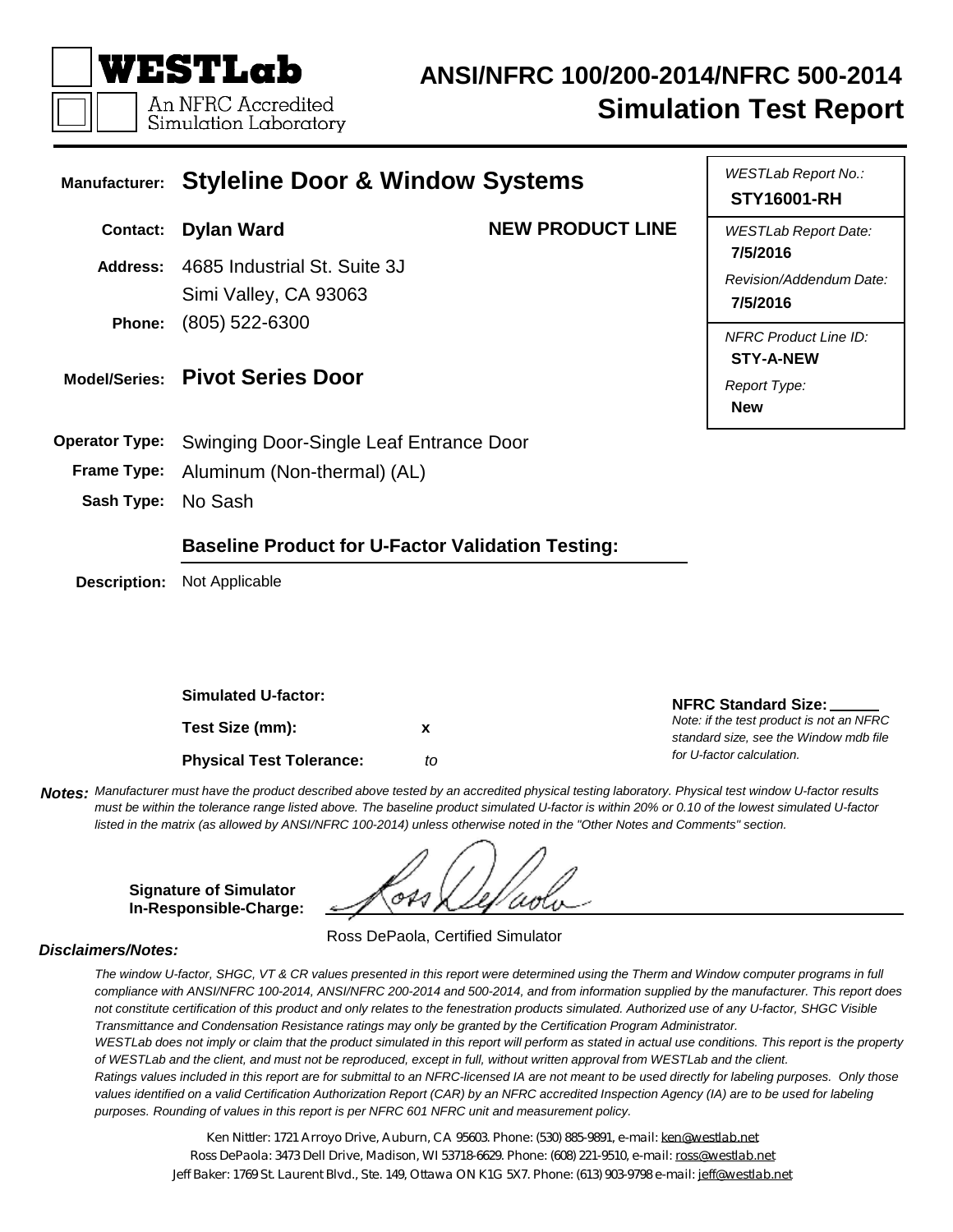## **NFRC Product Line Summary (2014 Std)**

**Simulation Report # STY16001-RH**

#### **Manufacturer Name: Styleline Door & Window Systems Product Line ID:** STY-A-NEW

**Series/Model: Pivot Series Door**

**Operator Type:** Swinging Door-Single Leaf Entrance Door

**Frame/Sash Type:** Aluminum (Non-thermal) (AL) / No Sash **Simulation Simulation Lab Code:** SWWW

**Simulation Orig Report Date: 7/5/2016**

**Model Size:** 1000mm x 2000mm

**Simulation Revision Date:** 7/5/2016

**Frame Abs.:** 0.3

**Report Type:** New

| Note: If options in this matrix are grouped (i.e. there are group ID numbers), the option numbers will not match the NFRC database option numbers |              |                               |                          |              |            |                 |             |              |                  | <b>No Dividers</b> |               | Dividers $<$ 1" |      | Dividers $>1"$ |    |             |    |
|---------------------------------------------------------------------------------------------------------------------------------------------------|--------------|-------------------------------|--------------------------|--------------|------------|-----------------|-------------|--------------|------------------|--------------------|---------------|-----------------|------|----------------|----|-------------|----|
|                                                                                                                                                   | Opt#  #Grp'd | Description/Code              | <b>Glass Thicknesses</b> | Gap Width(s) | Gas        | Emissivity(sfc) | Spacer/Seal |              | Divider U-Factor | CR                 | Tint          | <b>SHGC</b>     | VT   | <b>SHGC</b>    | VT | <b>SHGC</b> | VT |
| 001                                                                                                                                               | -1           | SB60-Air-CL - Aluminum        | 0.236, 0.236             | 0.500        | <b>AIR</b> | 0.035(2)        | $A1-D$      | <sup>N</sup> | 0.52             | 14                 | CL            | 0.32            | 0.54 |                |    |             |    |
| 002                                                                                                                                               | 1            | SB70-Air-CL - Aluminum        | 0.236, 0.236             | 0.500        | <b>AIR</b> | 0.018(2)        | $A1-D$      | N            | 0.51             | 14                 | CL            | 0.23            | 0.49 |                |    |             |    |
| 003                                                                                                                                               | 1            | SBR100-Air-CL - Aluminum      | 0.236, 0.236             | 0.500        | AIR        | 0.036(2)        | $A1-D$      | N            | 0.52             | 14                 | CL            | 0.20            | 0.32 |                |    |             |    |
| 004                                                                                                                                               | 1            | SGSN68-Air-CL - Aluminum      | 0.236, 0.236             | 0.500        | AIR        | 0.039(2)        | $A1-D$      | $\mathsf{N}$ | 0.52             | 14                 | CL            | 0.31            | 0.52 |                |    |             |    |
| 005                                                                                                                                               |              | SGSNX 62/27-Air-CL - Aluminum | 0.236, 0.236             | 0.500        | AIR        | 0.020(2)        | $A1-D$      | N            | 0.51             | 14                 | $\mathsf{CL}$ | 0.22            | 0.47 |                |    |             |    |
| 006                                                                                                                                               |              | SGSNX 51/23-Air-CL - Aluminum | 0.221, 0.236             | 0.500        | <b>AIR</b> | 0.021(2)        | $A1-D$      | N            | 0.51             | 14                 | CL            | 0.20            | 0.39 |                |    |             |    |
| 007                                                                                                                                               | $\mathbf{1}$ | SB60-Arg-CL - Aluminum        | 0.236, 0.236             | 0.500        | ARG        | 0.035(2)        | $A1-D$      | N            | 0.49             | 14                 | CL            | 0.31            | 0.54 |                |    |             |    |
| 008                                                                                                                                               | 1            | SB70-Arg-CL - Aluminum        | 0.236, 0.236             | 0.500        | ARG        | 0.018(2)        | $A1-D$      | N            | 0.48             | 14                 | CL            | 0.22            | 0.49 |                |    |             |    |
| 009                                                                                                                                               | 1            | SBR100-Arg-CL - Aluminum      | 0.236, 0.236             | 0.500        | ARG        | 0.036(2)        | $A1-D$      | N            | 0.49             | 14                 | CL            | 0.19            | 0.32 |                |    |             |    |
| 010                                                                                                                                               | $\mathbf{1}$ | SGSN68-Arg-CL - Aluminum      | 0.236, 0.236             | 0.500        | ARG        | 0.039(2)        | $A1-D$      | N            | 0.49             | 14                 | CL            | 0.30            | 0.52 |                |    |             |    |
| 011                                                                                                                                               |              | SGSNX 62/27-Arg-CL - Aluminum | 0.236, 0.236             | 0.500        | ARG        | 0.020(2)        | $A1-D$      | N            | 0.48             | 14                 | CL            | 0.22            | 0.47 |                |    |             |    |
| 012                                                                                                                                               |              | SGSNX 51/23-Arg-CL - Aluminum | 0.221, 0.236             | 0.500        | ARG        | 0.021(2)        | $A1-D$      | N            | 0.48             | 14                 | CL            | 0.19            | 0.39 |                |    |             |    |
| 013                                                                                                                                               | 1            | SB60-Air-CL - SuperSpacer     | 0.236, 0.236             | 0.500        | AIR        | 0.035(2)        | ZF-S        | N            | 0.52             | 14                 | CL            | 0.32            | 0.54 |                |    |             |    |
| 014                                                                                                                                               | 1            | SB70-Air-CL - SuperSpacer     | 0.236, 0.236             | 0.500        | AIR        | 0.018(2)        | ZF-S        | $\mathsf{N}$ | 0.51             | 14                 | CL            | 0.23            | 0.49 |                |    |             |    |
| 015                                                                                                                                               |              | SBR100-Air-CL - SuperSpacer   | 0.236, 0.236             | 0.500        | <b>AIR</b> | 0.036(2)        | ZF-S        | N            | 0.52             | 14                 | CL            | 0.20            | 0.32 |                |    |             |    |
| 016                                                                                                                                               | -1           | SGSN68-Air-CL - SuperSpacer   | 0.236, 0.236             | 0.500        | <b>AIR</b> | 0.039(2)        | ZF-S        | N            | 0.52             | 14                 | $\mathsf{CL}$ | 0.31            | 0.52 |                |    |             |    |
| 017                                                                                                                                               | $\mathbf{1}$ | SGSNX 62/27-Air-CL -          | 0.236, 0.236             | 0.500        | <b>AIR</b> | 0.020(2)        | $ZF-S$      | N            | 0.51             | 14                 | CL            | 0.22            | 0.47 |                |    |             |    |
| 018                                                                                                                                               | $\mathbf{1}$ | SGSNX 51/23-Air-CL -          | 0.221, 0.236             | 0.500        | AIR        | 0.021(2)        | ZF-S        | N            | 0.51             | 14                 | CL            | 0.20            | 0.39 |                |    |             |    |
| 019                                                                                                                                               | 1            | SB60-Arg-CL - SuperSpacer     | 0.236, 0.236             | 0.500        | ARG        | 0.035(2)        | ZF-S        | N            | 0.48             | 14                 | <b>CL</b>     | 0.31            | 0.54 |                |    |             |    |
| 020                                                                                                                                               | -1           | SB70-Arg-CL - SuperSpacer     | 0.236, 0.236             | 0.500        | ARG        | 0.018(2)        | ZF-S        | N            | 0.48             | 14                 | CL            | 0.22            | 0.49 |                |    |             |    |
| 021                                                                                                                                               |              | SBR100-Arg-CL - SuperSpacer   | 0.236, 0.236             | 0.500        | ARG        | 0.036(2)        | ZF-S        | N            | 0.48             | 14                 | CL            | 0.19            | 0.32 |                |    |             |    |
| 022                                                                                                                                               |              | SGSN68-Arg-CL - SuperSpacer   | 0.236, 0.236             | 0.500        | ARG        | 0.039(2)        | ZF-S        | N            | 0.48             | 14                 | CL            | 0.30            | 0.52 |                |    |             |    |
| 023                                                                                                                                               | $\mathbf{1}$ | SGSNX 62/27-Arg-CL-           | 0.236, 0.236             | 0.500        | ARG        | 0.020(2)        | ZF-S        | N            | 0.48             | 14                 | $\mathsf{CL}$ | 0.22            | 0.47 |                |    |             |    |
| 024                                                                                                                                               |              | SGSNX 51/23-Arg-CL -          | 0.221, 0.236             | 0.500        | ARG        | 0.021(2)        | $ZF-S$      | N            | 0.48             | 14                 | <b>CL</b>     | 0.19            | 0.39 |                |    |             |    |

The Condensation Resistance results obtained from this procedure are for controlled laboratory conditions and do not include the effects of air movement through the specimen, solar radiation, and the thermal bridging that design and construction of the fenestration system opening. (NFRC 500, Sec. 4.4)

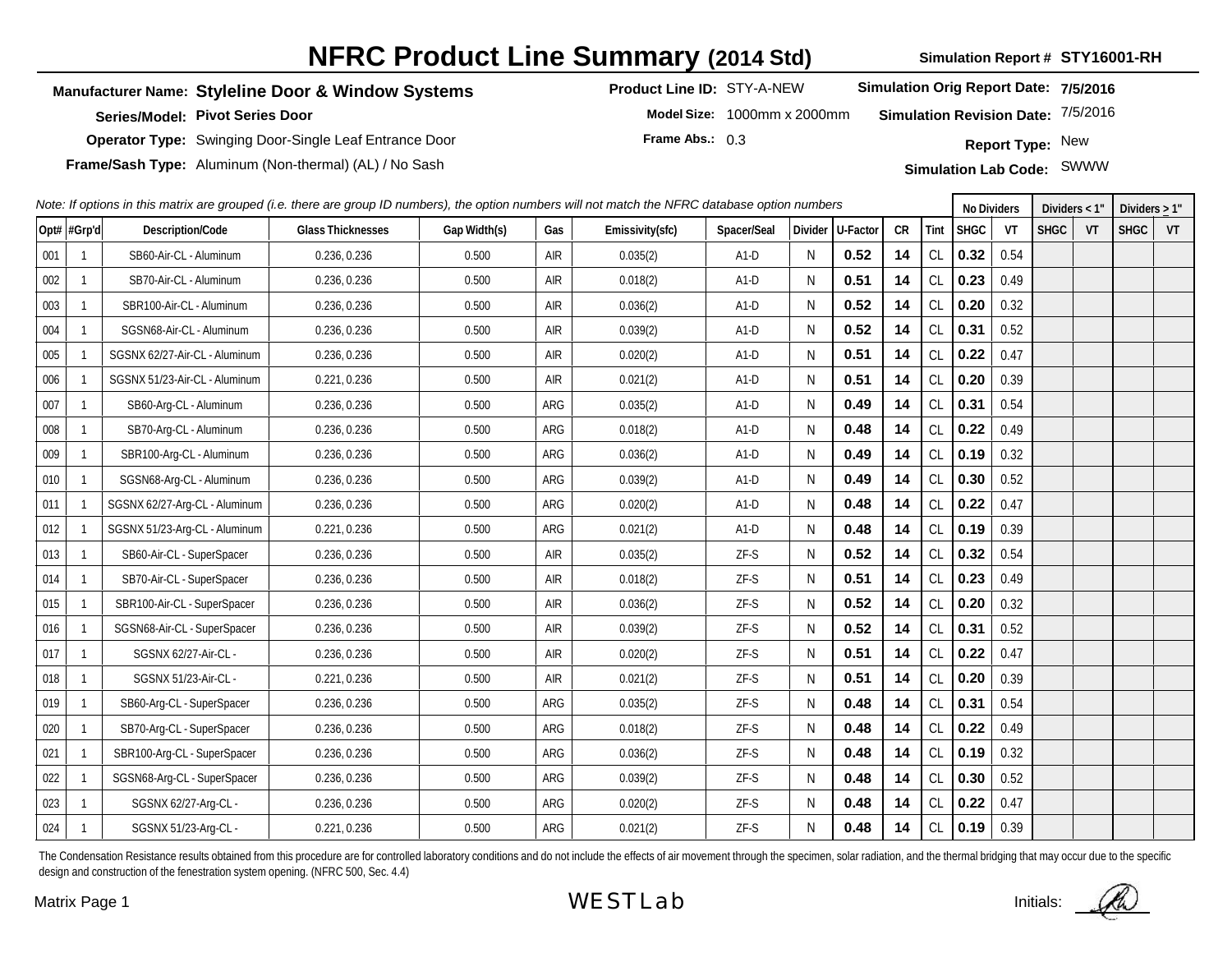**Report # STY16001-RH**

**Date:** 7/5/2016

**Rev:** 7/5/2016

| <b>Summary - Frame, IG Unit &amp; Dividers:</b> |  |  |  |
|-------------------------------------------------|--|--|--|
|-------------------------------------------------|--|--|--|

| <b>Manufacturer:</b>  | <b>Styleline Door &amp; Window Systems</b>     |
|-----------------------|------------------------------------------------|
| <b>Model/Series:</b>  | <b>Pivot Series Door</b>                       |
| <b>Operator Type:</b> | <b>Swinging Door-Single Leaf Entrance Door</b> |
| Frame Type:           | Aluminum (Non-thermal) (AL)                    |
| Sash Type:            | No Sash                                        |

### *Frame Description & Comments:*

| Unique Cross Sections: 3                |                                        | <b>TB Type:</b> Reinforced Nylon |                                             | Frame Clad Type: Extruded Aluminum                                                                          |
|-----------------------------------------|----------------------------------------|----------------------------------|---------------------------------------------|-------------------------------------------------------------------------------------------------------------|
|                                         | <b>TB Material: Polyamide</b>          |                                  |                                             | Sash Clad Type: Extruded Aluminum                                                                           |
| Frame Core Material: Aluminum Extrusion |                                        |                                  | Frame Finish: Anodized                      |                                                                                                             |
|                                         | Sash Core Material: Aluminum Extrusion |                                  | Sash Finish: Anodized                       |                                                                                                             |
| Sash Type: Full Sash                    |                                        |                                  | Glazing Seal(s): Silicone                   |                                                                                                             |
| Reinforcement: N/A                      |                                        |                                  | Weatherstrip Types: VY Flap/Mohair          |                                                                                                             |
|                                         | Hardware: Non-continuous. Not modeled. |                                  | <b>Weatherstrip Locations: All Sections</b> |                                                                                                             |
|                                         |                                        |                                  |                                             | Frame Comments: Frame and sash are anodized aluminum. The frame for the head and jamb are thermally broken. |

## *Glazing Description & Comments:*

|                                      | <b>IG OA(s):</b> 1" Nominal | <b>Glass Thicknesses: 6mm</b>                                                                                                                                                                                                   |
|--------------------------------------|-----------------------------|---------------------------------------------------------------------------------------------------------------------------------------------------------------------------------------------------------------------------------|
| Low E Products/Sfcs:                 |                             | PPG "Solarban 60" (e=0.035); PPG "Solarban 70" (e=0.018); PPG "Solarban R100" (e=0.036); Guardian "SunGuard® SNX<br>62/27" (e=0.020); Guardian "SunGuard® SNX 51/23" (e=0.021); Guardian "SunGuard® Super Neutral 68" (e=0.039) |
| <b>Gas Fill and Ratio: 90% Argon</b> |                             | Fill Method: Single-probe, Timed                                                                                                                                                                                                |
| <b>IG Comments:</b>                  |                             |                                                                                                                                                                                                                                 |

**Spacer Types:** Helima Aluminum, Edgetech SuperSpacer **Spacer Backings:** Helima: PIB & Polysulphide; Edgetech: Butyl

| <b>Divider Description &amp; Comments:</b> |                     |              |            |                          |            |
|--------------------------------------------|---------------------|--------------|------------|--------------------------|------------|
|                                            | Divider 1:          |              | Divider 2: | Divider 3:               | Divider 4: |
| Type:                                      |                     |              |            |                          |            |
| <b>Internal Bar Shape/Matl:</b>            |                     |              |            |                          |            |
| Dimension (W x D):                         |                     |              |            |                          |            |
| Modeled:                                   |                     |              |            |                          |            |
| <b>Divider Patterns:</b>                   | $Res(H \times V)$ : | $\mathbf{x}$ | (Per Lite) | <b>NFRC Std. Pattern</b> |            |
| <b>Comments:</b>                           |                     |              |            |                          |            |